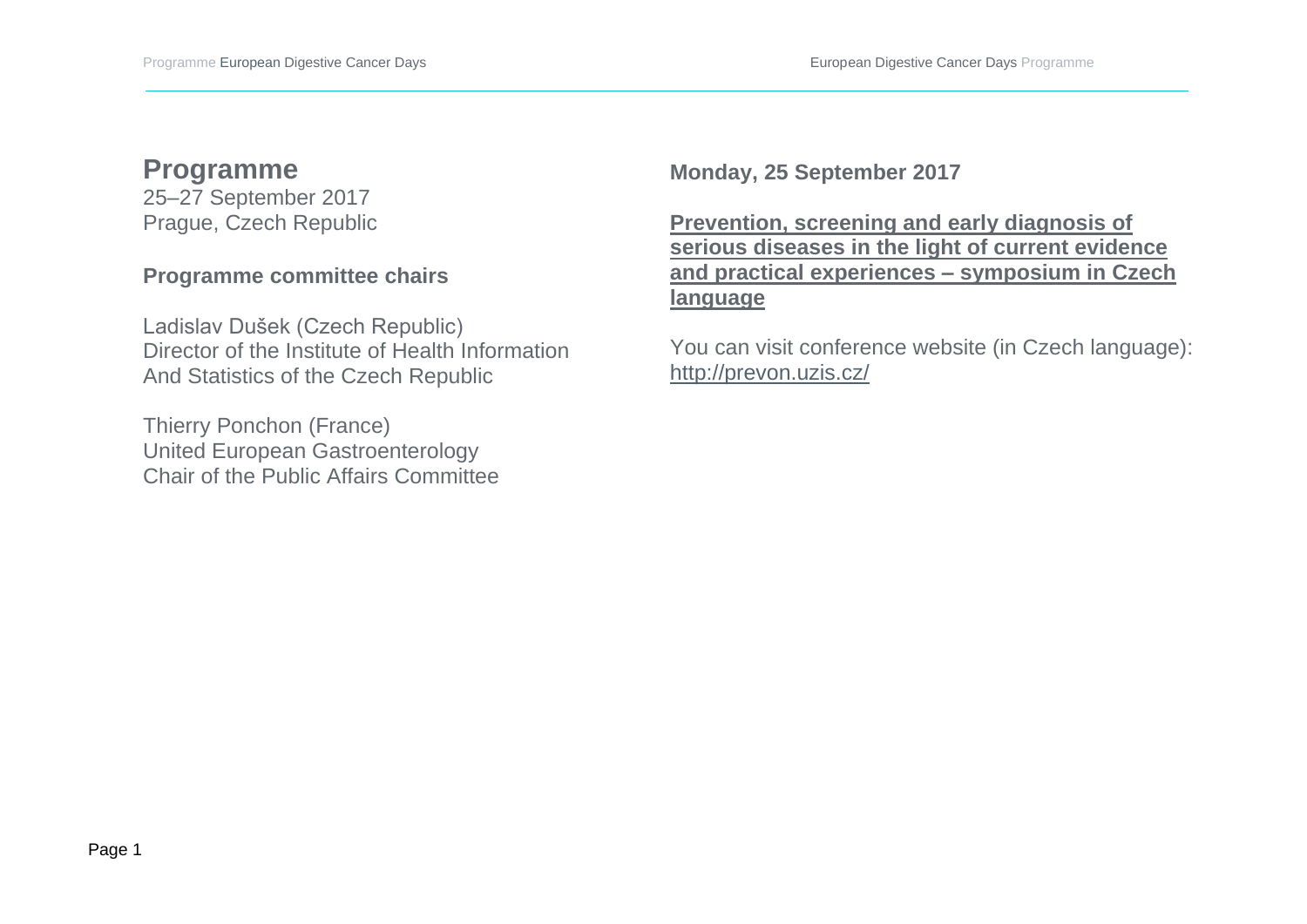### **Tuesday, 26 September 2017**

#### 9:30–11:30

**Workshop: Implementing innovations in colorectal cancer screening: transition to quantitative immunochemical testing Chairs:** O. Májek, S. Halloran

9:30–9:50

Faecal testing in colorectal cancer screening: state of art S. Halloran

9:50–10:00 Czech National Coordination Centre for Prevention of Serious Diseases: platform for systematic introduction of innovations to early disease detection O. Májek

10:00–10:20 Implementation of population-based faecal occult blood testing and transition to immunochemical tests: experience from England S. Halloran

#### 10:20–10:35

Role of primary care in population-based colorectal cancer screening: current situation and future prospects B. Seifert

## 10:35–10:50

Quantitative immunochemical tests: evidence on accuracy and implementation considerations in the Czech Republic P. Kocna

#### 10:50–11:05

Quality-assured immunochemical testing – proposal for a pilot project in the Czech Republic O. Májek, Š. Suchánek

11:05–11:30 Structured discussion & wrap-up

# 11:30–12:00 Lunch break

12:00–13:00 **Press conference** 

13:00–13:30 **Opening ceremony**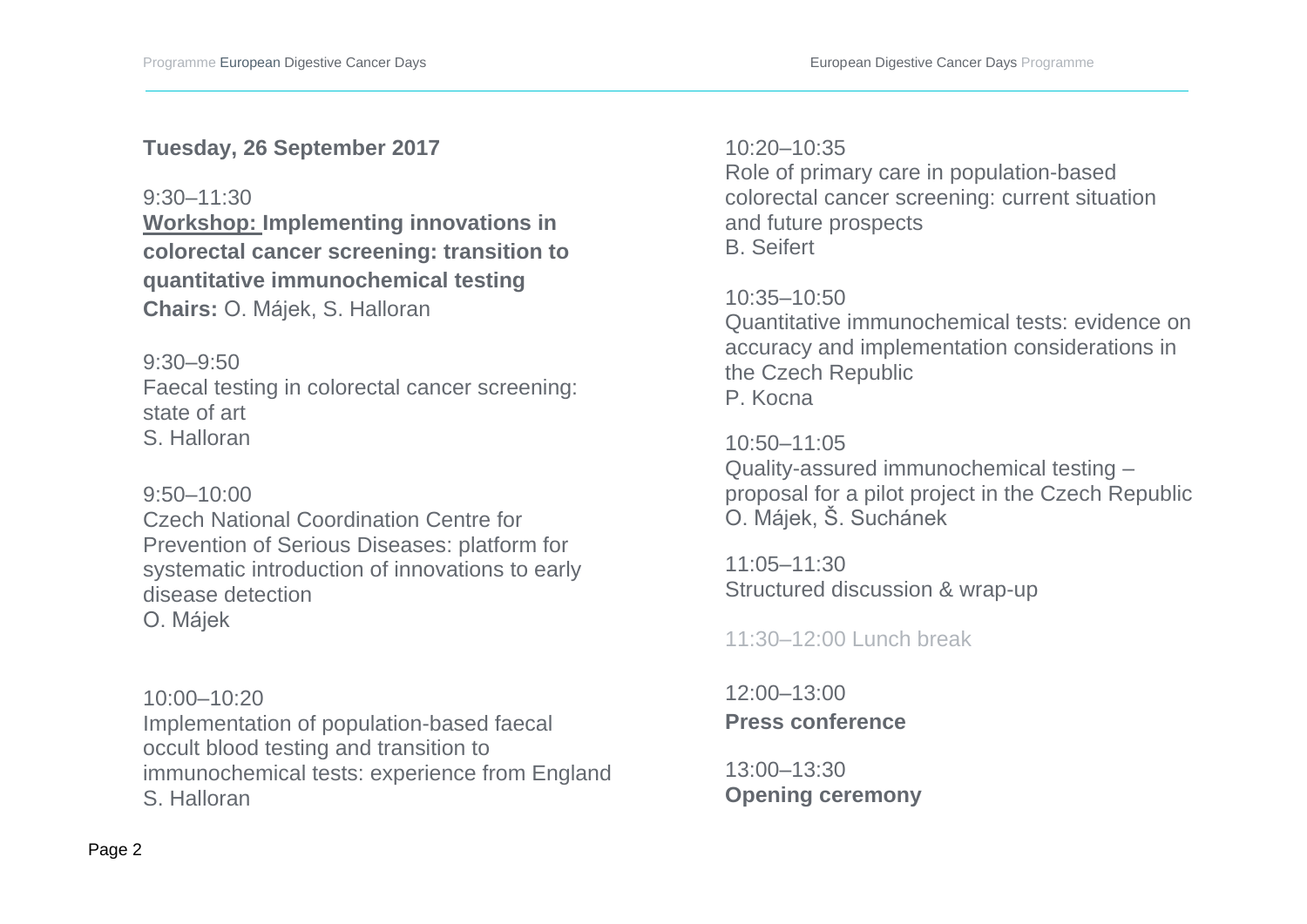## **Symposium in English language**

# **Digestive Cancers**

13:30–15:50 **Pancreatic cancer: The main challenge Chairs:** P. Poc, J. Rosendahl, A. Stunt

13:30–13:40 General introduction P. Poc, L. Dušek

13:40–14:00 How to identify high-risk population N. Malats

14:00–14:20 Burden, prevalence and prognosis of pancreatic cancer in 2017 S. Barbu

14:20–15:00 Surveillance in patients with hereditary risks or chronic pancreatitis

J. Rosendahl

15:00–15:20 Better diagnosis and treatment? E. Van Cutsem

15:20–15:40 Patient perspective A. Stunt

15:40–15:50 Conclusion: What do we need first? J. Rosendahl

15:50–16:30 Coffee break

16:30–18:00 **Other digestive cancers: Next to be screened? Chairs:** L. Dušek, T. Ponchon, P. Burra

16:30–16:55 Screening of Barrett: Is it cost-effective? Is there a high-risk population? T. Ponchon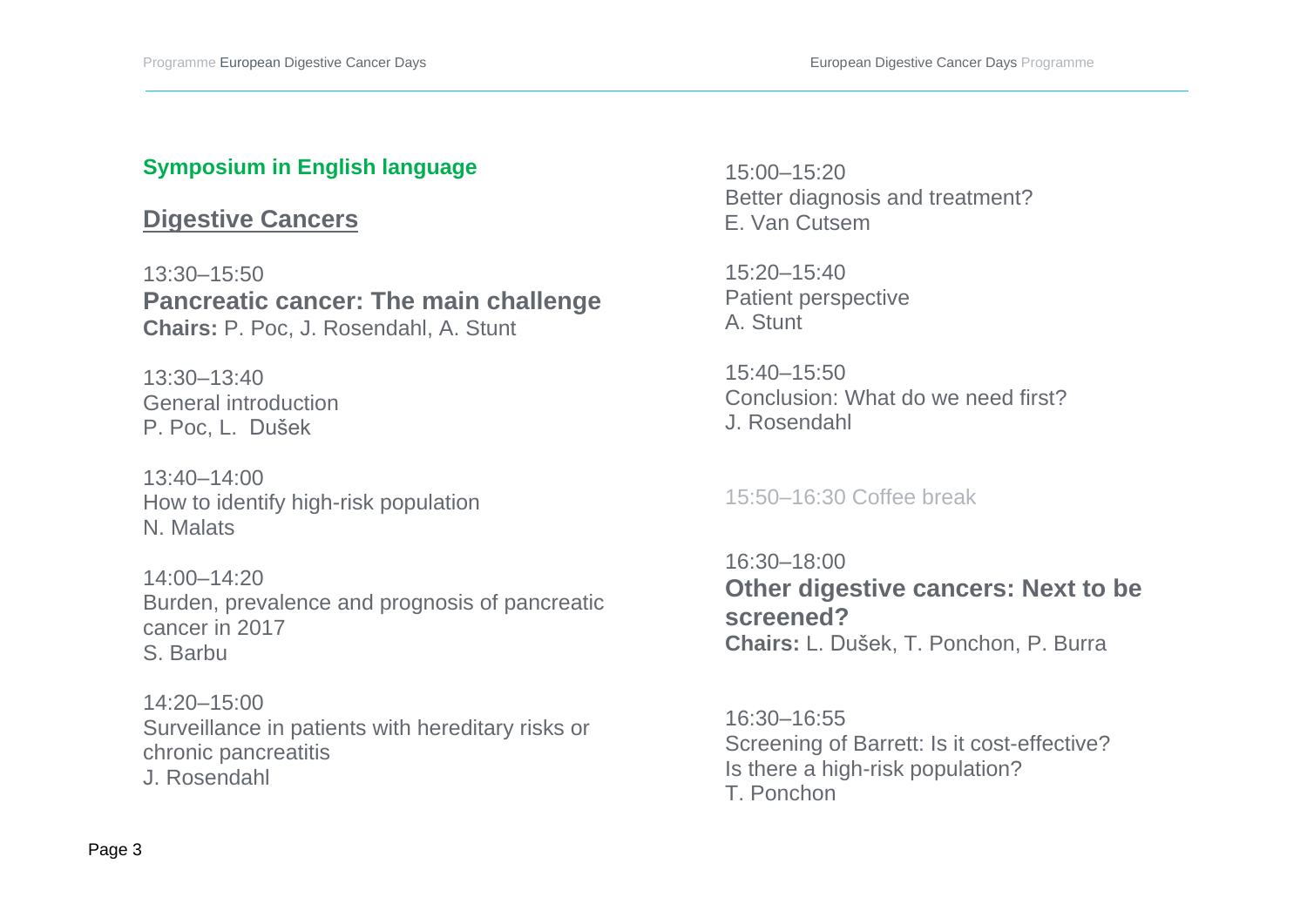16:55–17:20 Surveillance of hepatocarcinoma in cirrhotic patients P. Burra

17:20–17:45 Is there a role for screening gastric carcinoma or preneoplastic lesions? M. Dinis Ribeiro

17:45–18:00 Discussion: Which are the priorities? T. Ponchon

20:00 Welcome Dinner

**Wednesday, 27 September 2017**

# **Symposium in English language**

# **CRC screening**

08:30–10:50 **State of the art in Europe Chairs**: P. Poc, M. Van Leerdam, European Commission representative (TBC)

08:30–08:35 **Introduction** P. Poc, L. Dušek

08:35–08:50 State of the art in Western Europe European Commission representative (TBC)

 08:50–09:05 State of the art in Eastern Europe M. Leja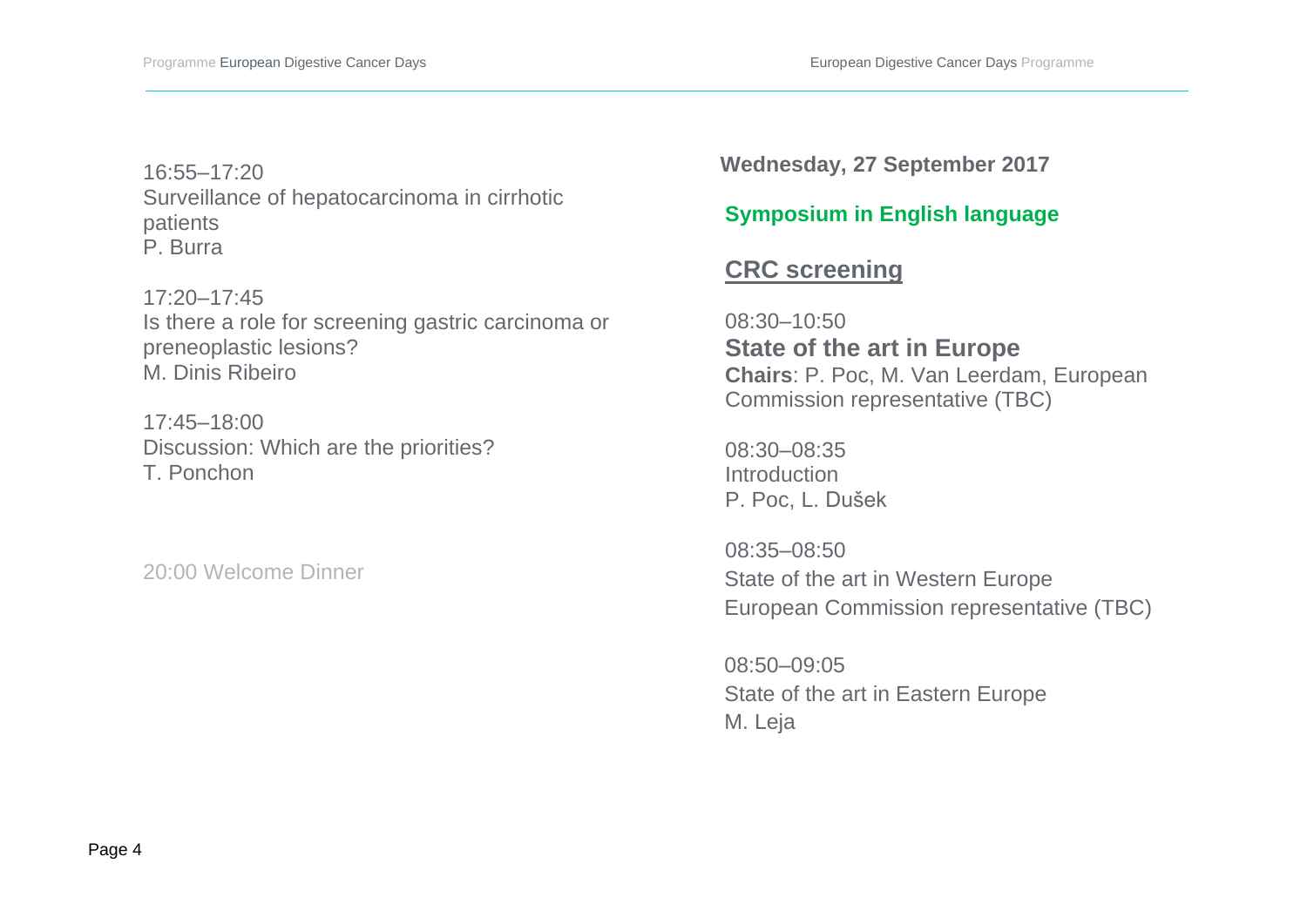#### 09:05–09:20

Why and how to start a population based CRC screening programme? How to get the government involved and what is its role? P. Poc

#### 09:20–09:50

Differences between on-going programmes:

- 1) The Netherlands: E. Dekker
- 2) Germany: T. Seufferlein
- 3) Poland: M. Løberg

 09:50–10:05 Interactive discussion

10:05–10:50 State of the Art in Czech Republic CRC screening: Czech experience in implementation

- 1) Role of comprehensive cancer care networks in organising colorectal cancer care: Experience from CANCON project L. Dušek
- 2) Lessons learnt from cancer screening programmes as an example for establishing the Czech national coordination centre O. Májek
- 3) Practical challenges in establishing and running the Czech national colorectal cancer screening programme T. Grega, O. Májek

10:50 - 11:20 Coffee break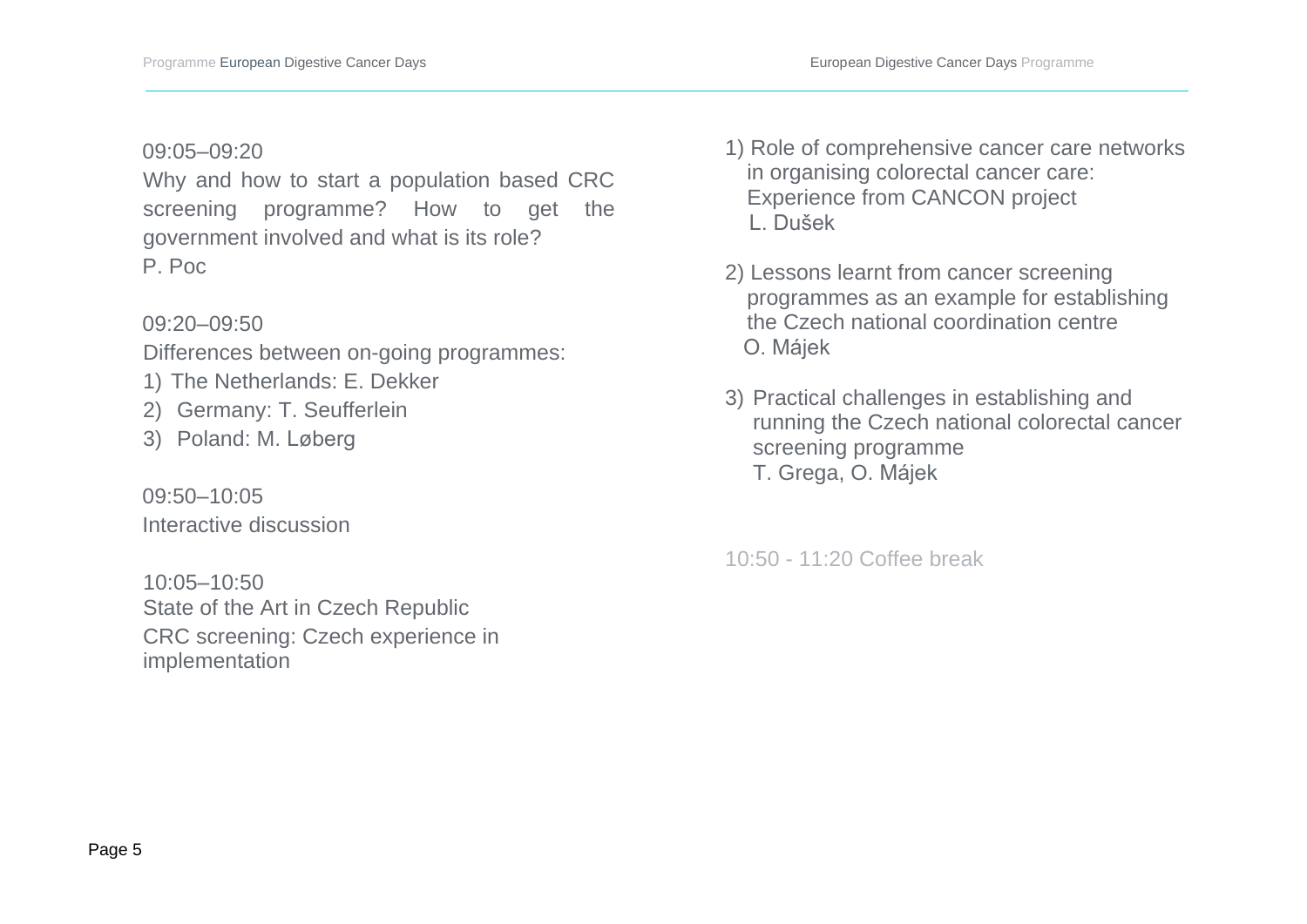# 11:20–13:00 **Why and how to start a population based CRC screening programme? Chairs**: S. Spanik, E. Dekker

 $11:20 - 11:40$ Cost-effectiveness analysis of a screening programme I. Lansdorp-Vogelaar

 $11:40-12:00$ Lobbying for a screening programme in Eastern Europe M. J. Marinescu

12:00–12:20 Choice of screening method - factors to take into account M. van Leerdam

 $12:20 - 12:40$ Parameters for monitoring (Speaker tba)

 12:40–13:00 Quality assurance and logistic organisation of a programme F. de Bels

### 13:00–14:00 Lunch break

14:00–15:50 **Optimizing participation in ongoing CRC-screening programmes Chairs:** B. Seifert, L. Dušek

14:00–14:20 State of the art of the participation in Europe N. Segnan

 14:20–15:50 Why do we have different levels of participation in Europe?

1) Influence of the programme design Pro GP implication: F. de Bels Cons GP implication: E. Dekker